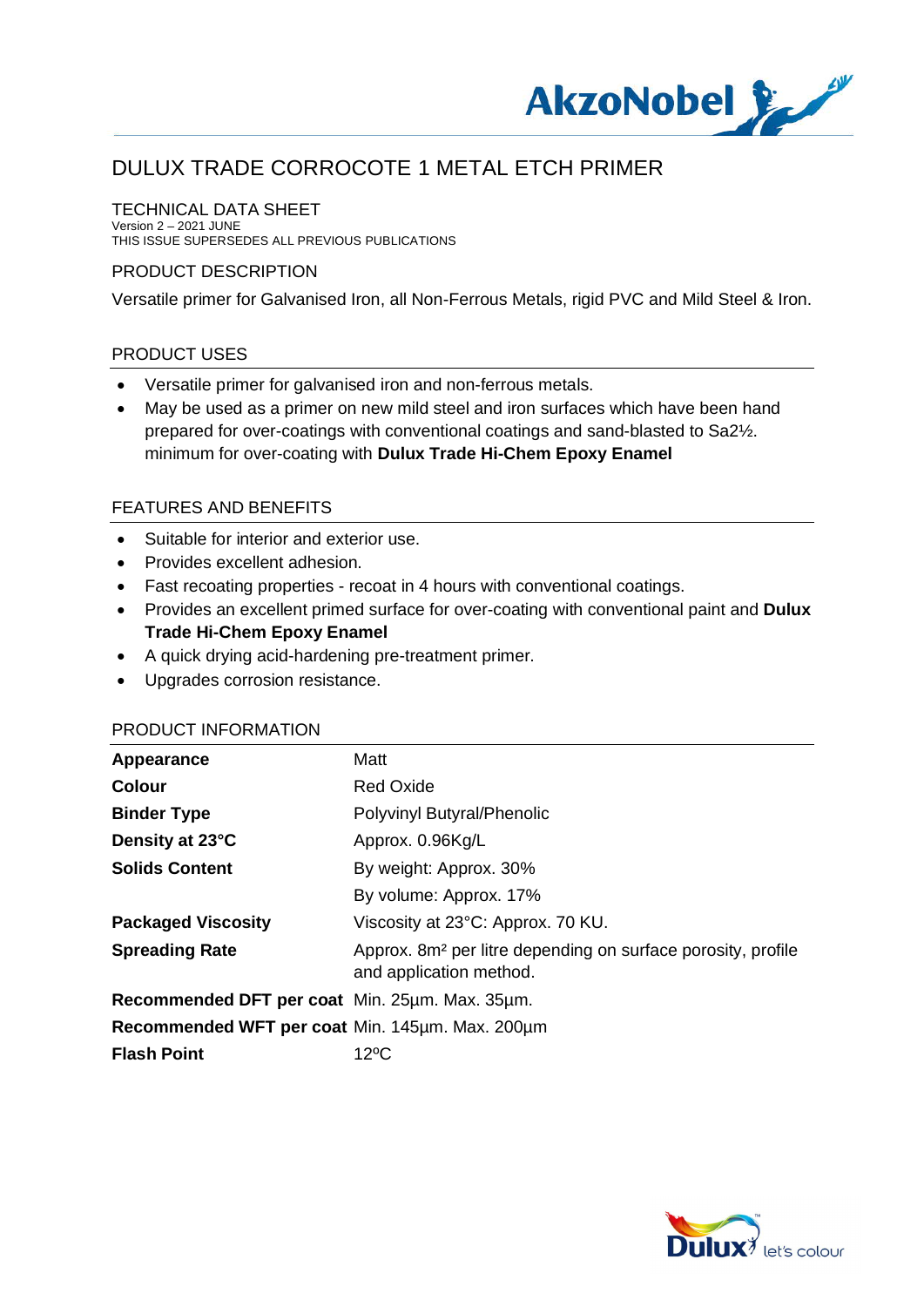

### APPLICATION INFORMATION

| Mixing                                | Stir until homogeneous with a flat paddle.                                                                                                                                                                                   |
|---------------------------------------|------------------------------------------------------------------------------------------------------------------------------------------------------------------------------------------------------------------------------|
| <b>Application Surface conditions</b> | Surface Temperature between 10 - 35°C. Relative Humidity<br>between 10 - 85 % OR 2°C above dew point minimum.                                                                                                                |
| Application methods                   | Brush or spray. Roller application is not recommended.<br>Brush application preferred to ensure wetting of the surface.                                                                                                      |
| <b>Thinner</b>                        | Thinning not recommended. Brush - Ready for use after<br>thorough stirring. Etch Primer Thinner if required for<br>spraying to maximum of 10% of product volume.                                                             |
| <b>Drying Time</b>                    | Touch dry 1 hour at 23°C.                                                                                                                                                                                                    |
| <b>Recoating Time</b>                 | 4 Hours for Conventional Coatings, 48 Hours for Dulux<br>Trade Hi-Chem Epoxy Enamel. (Drying times will be<br>extended during cold, wet or humid conditions). Maximum<br>over-coating time is 14 days.                       |
| Cleaning of equipment                 | After use, remove as much product as possible, and then<br>clean immediately with Etch Primer Thinner.                                                                                                                       |
| <b>Substrates</b>                     | Suitable for application to correctly prepared galvanised iron,<br>all non-ferrous metals, mild steel and iron, and rigid PVC.                                                                                               |
| Precautions:                          | Do not apply during cold (below 10°C) or wet weather.                                                                                                                                                                        |
|                                       | Not suitable for direct application to powdery or friable<br>surfaces whether previously painted or not.                                                                                                                     |
|                                       | Do not apply over rusty, unprepared metal surfaces.                                                                                                                                                                          |
|                                       | Quick drying - avoid application to very hot surfaces.                                                                                                                                                                       |
|                                       | Not designed to withstand natural weathering. Overcoat as<br>soon as possible after the applicable recoating time,<br>particular in coastal conditions.                                                                      |
| <b>Coats Required</b>                 | Apply one or two coats Dulux Trade Corrocote 1 Metal<br>Etch Primer, depending on the severity of the conditions to<br>achieve a continuous closed film and solid colour. Two coats<br>are preferred for coastal conditions. |
| <b>Top Coating</b>                    | Over-coat with two coats of selected Dulux / Dulux Trade<br>topcoat. See Surface preparation for more detail.                                                                                                                |

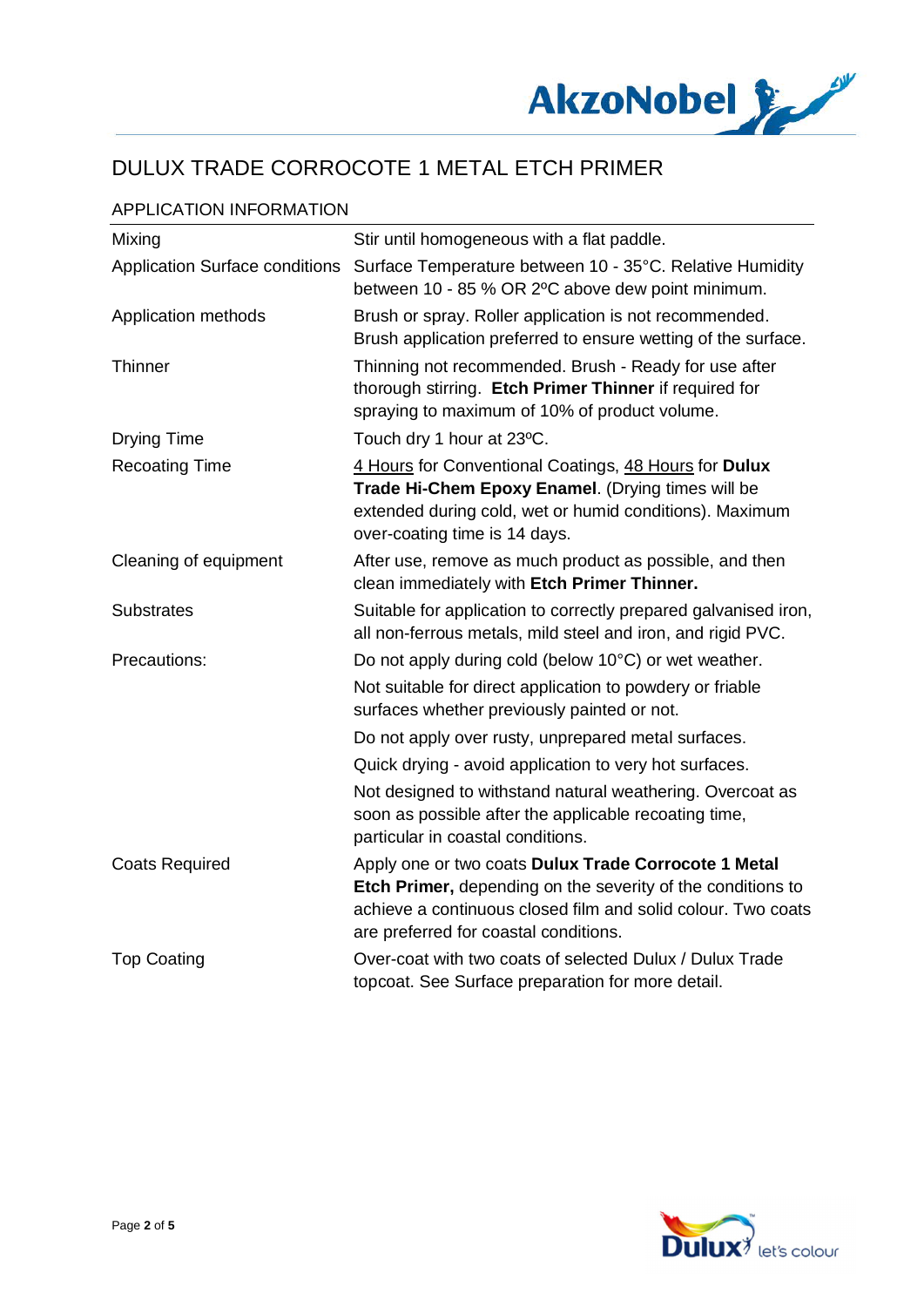

### SURFACE PREPARATION

Ensure that surfaces are sound and free from contaminants such as rust, mill scale, salt, algae, dust, oil, grease, dirt, and debris. Surfaces must be thoroughly dry.

#### NEW SURFACES

#### **Galvanised Iron, Aluminium and all Non-ferrous Metals**

- · Remove all traces of temporary protective coating, dirt and grease from the surface with **Dulux Galvanised Iron Cleaner.** Ensure complete removal of **Dulux Galvanised Iron Cleaner** by rinsing with running water. A water-break free surface indicates thorough cleaning - running water should not form droplets. If a water-break free surface was not achieved, repeat the cleaning process.
- · Prime immediately after cleaning with one to two coats **Dulux Trade Corrocote 1 Metal Etch Primer**, depending on the severity of the conditions. Two coats recommended for coastal conditions.
- · For best paint system performance when over coating non-roof sheeting surfaces with conventional coatings follow primer with **Dulux Trade Universal Undercoat** or **Dulux Universal Undercoat** before applying the selected finishing coat.

#### **Mild Steel and Iron (Finishing with Conventional Coatings)**

- · Inspect shop-primer thoroughly for damage by installation. Abrade new surfaces lightly and remove rust, mill scale by sanding, scraping or with steel wire brushes back to sound mild steel and iron or sandblast to SA 2½.
- · Ensure that the sanded areas are dry and free of grease and dust. A solvent wash (rags dipped in lacquer thinner) may be used. Change the rags frequently. Allow drying, OR clean with **Dulux Galvanised Iron Cleaner** according to technical data sheet.
- · Apply one or two coats **Dulux Trade Corrocote 1 Metal Etch Primer**, depending on the severity of the conditions. Two coats are preferred for coastal conditions.
- · For best paint system performance follow primer with **Dulux Trade Universal Undercoat** or **Dulux Universal Undercoat** before applying the selected finishing coat.

### **Mild Steel and Iron - Interior (Finishing with Dulux Trade Hi-Chem Epoxy Enamel)**

- · Hand cleaning is not recommended.
- · Surfaces must be clean and rust-free. Remove mill scale and rust by abrasion blasting to Sa2½ minimum standard.
- · Ensure that the blasted areas are dry and free of grease and dust. A solvent wash (rags dipped in lacquer thinner) may be used. Change the rags frequently.
- Allow drying.
- · Apply one or two coats **Dulux Trade Corrocote 1 Metal Etch Primer**, depending on the severity of the conditions. Two coats are preferred for coastal conditions.

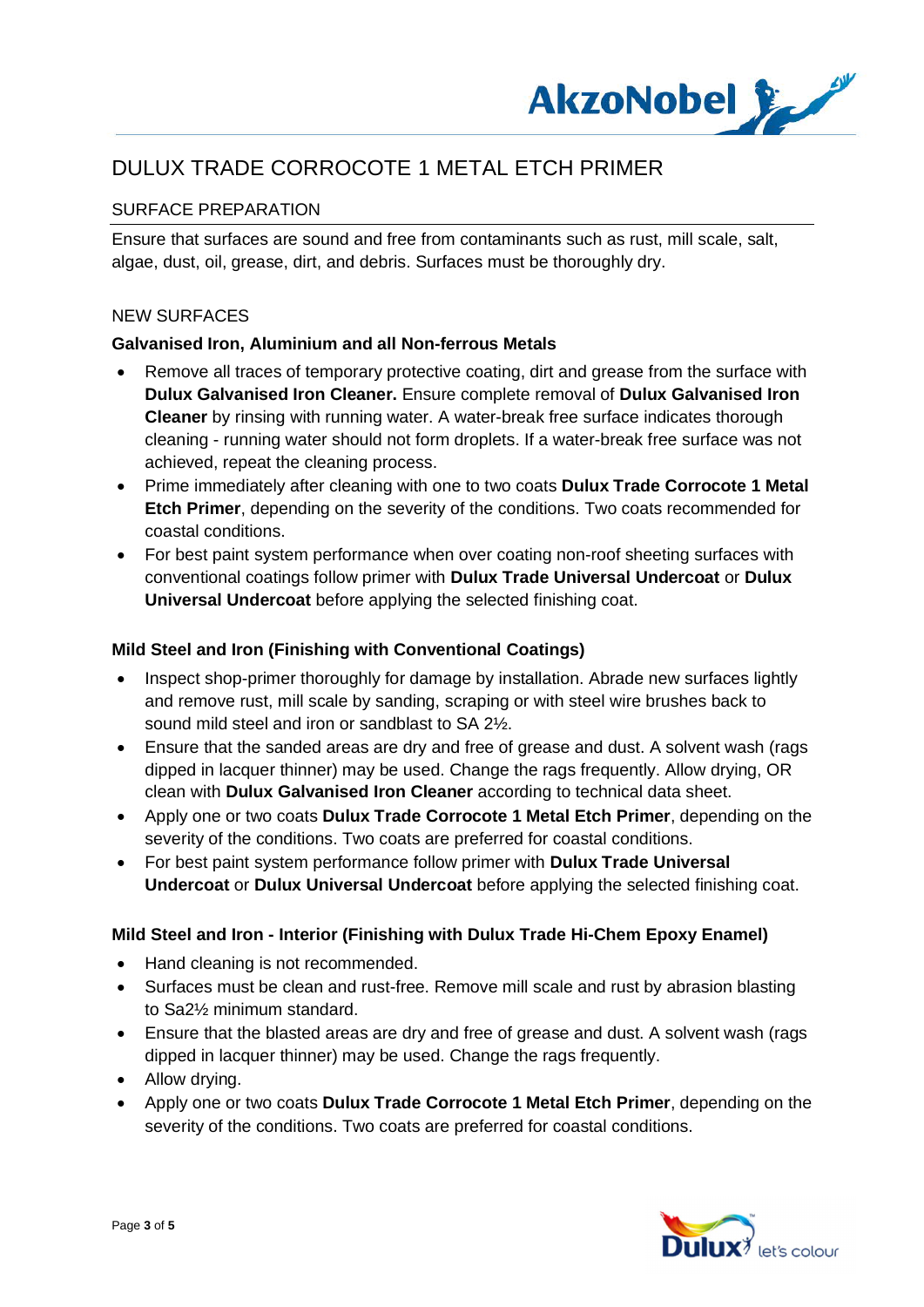

### SURFACE PREPARATION

#### NEW SURFACES

#### **Rigid PVC**

- · Lightly sand surface to improve adhesion.
- · Clean and degrease with **Dulux Pre-Paint Brush Cleaner/Degreaser.**
- Rinse thoroughly with water and allow drying.
- · Apply one coat directly.

### PREVIOUSLY PAINTED SURFACES

- The existing coating system should be dry and free of rust, contaminants such as oil, grease and loose paint.
- · Abrade damaged or failed areas back to a sound substrate.
- · Aged or weathered epoxies or urethanes must be well sanded to a matt finish to provide a profile for adhesion
- · Test that the prepared painted surface will accept over coating with **Dulux Trade Corrocote 1 Metal Etch Primer** by allowing a cloth soaked with **Dulux Trade HD Thinners** to rest on it for 15 minutes - it must not lift or wrinkle. If lifting or wrinkling occurs, all paint must be removed with most suitable means back to the bare metal surface
- · Spot prime only the exposed substrate as per new surfaces
- · Build up spot-primed areas with **Dulux Trade Universal Undercoat or Dulux Universal Undercoat** to the same level as the rest of the paintwork only when finishing with a conventional coating

#### HEALTH AND SAFETY INFORMATION

#### Solvent based paints are flammable.

This product contains no added lead. Avoid contact with skin or eyes. Keep out of reach of children. If accidently swallowed, seek medical advice immediately and show this container to the doctor. Dry sanding, flame cutting and/or welding of the dry paint film will give rise to dust and/or hazardous fumes. Wet sanding should be used wherever possible.

If exposure cannot be avoided by the provision of local exhaust ventilation, suitable respiratory protective equipment should be used. Do not empty into drains or watercourses.

Ensure good ventilation during application and drying. It is recommended to use suitable protective clothing and equipment. To avoid the risk of spillage, always store and transport containers in a secure upright position. Refer to Material Safety Data Sheet for complete information.